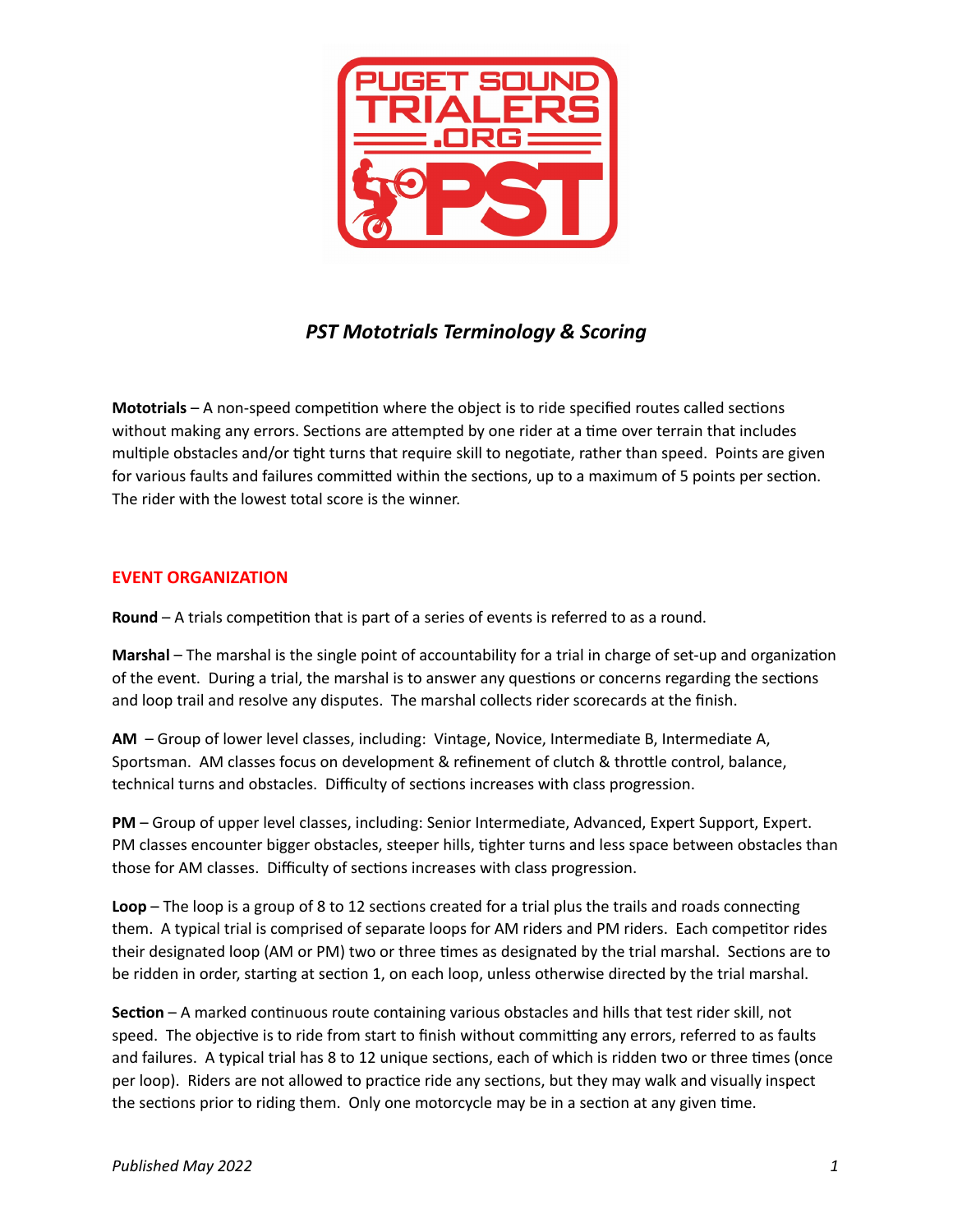Loop trail – The trails and roads connecting the sections in sequential order. There is no scoring done on the loop trail, it can be ridden at your leisure and has a lower level of difficulty than the terrain in the sections. The loop trail will be marked with flagging tape (typically pink for AM and orange for PM) and/ or arrows. DO NOT ride backwards on the loop trail!

**Observer** – Each section is to be scored by an observer who has line-of-sight to the rider from the start gate to the end gate. A rider may not enter through the start gate of a section until after announcing their intent to do so and confirming the readiness of the observer. The observer will indicate the cumulative score for the rider with a raised hand, starting with a closed fist to indicate a score of 0 as the rider enters the section; fingers are then raised corresponding to any points given as the rider traverses the section. When a rider completes a section the observer marks their scorecard with their final score. Riders are not to mark their own scorecard.

**Cross Check** – A trial where the AM riders compete in the morning and PM riders compete in the afternoon. Each section is observed by a designated competitor from the opposite group of classes. Competitors from PM classes are assigned to observe each of the AM sections. Likewise, competitors from AM classes are assigned to observe each of the PM sections.

**Group Check** – A trial where all riders from both the AM and PM groups start at the same time on their respective loops. Sections do not have designated observers. Instead, competitors ride the loop in groups of two to four riders and act as observers for each other. Ideally, groups consist of riders from the same class. No competitors are allowed to ride alone without an observer.

**Take down** – After all competitors have completed all required loops, some go out to remove all flagging, signs and arrows on the loop trail and sections. It's a group effort of volunteers!

## **SECTIONS**

**Gate** – A gate is the vertical plane between two adjacent markers in a section (cards, arrows, flagging tape ends or some combination). A section's length is bound by the start gate and end gate. Scoring begins when the rider's front axle breaks the plane of the start gate and ends when the front axle breaks the plane of the end gate. Start and End gates are marked with cards designating the section number and either AM or PM. Within a section there may be additional gates for specific classes (splits).

**Line** – The designated route what a class must take from the start gate through any applicable splits and the end gate is considered "the line" for that class.

**Boundary** – The terrain that must be ridden in a section is defined and restricted by the left & right boundaries, which are marked with blue & red flagging. Blue will always be to the rider's left while red will always be to the rider's right. Riders may ride anywhere within the confines of the boundary and are not to cross over either blue or red boundary. Note that white flagging will also be used in sections as supplemental boundaries to denote class splits.

**Split** – A split is used within a section to direct different classes to distinct lines (routes) of varying difficulty within the boundaries of the section. A split begins at a gate defined by arrows or cards with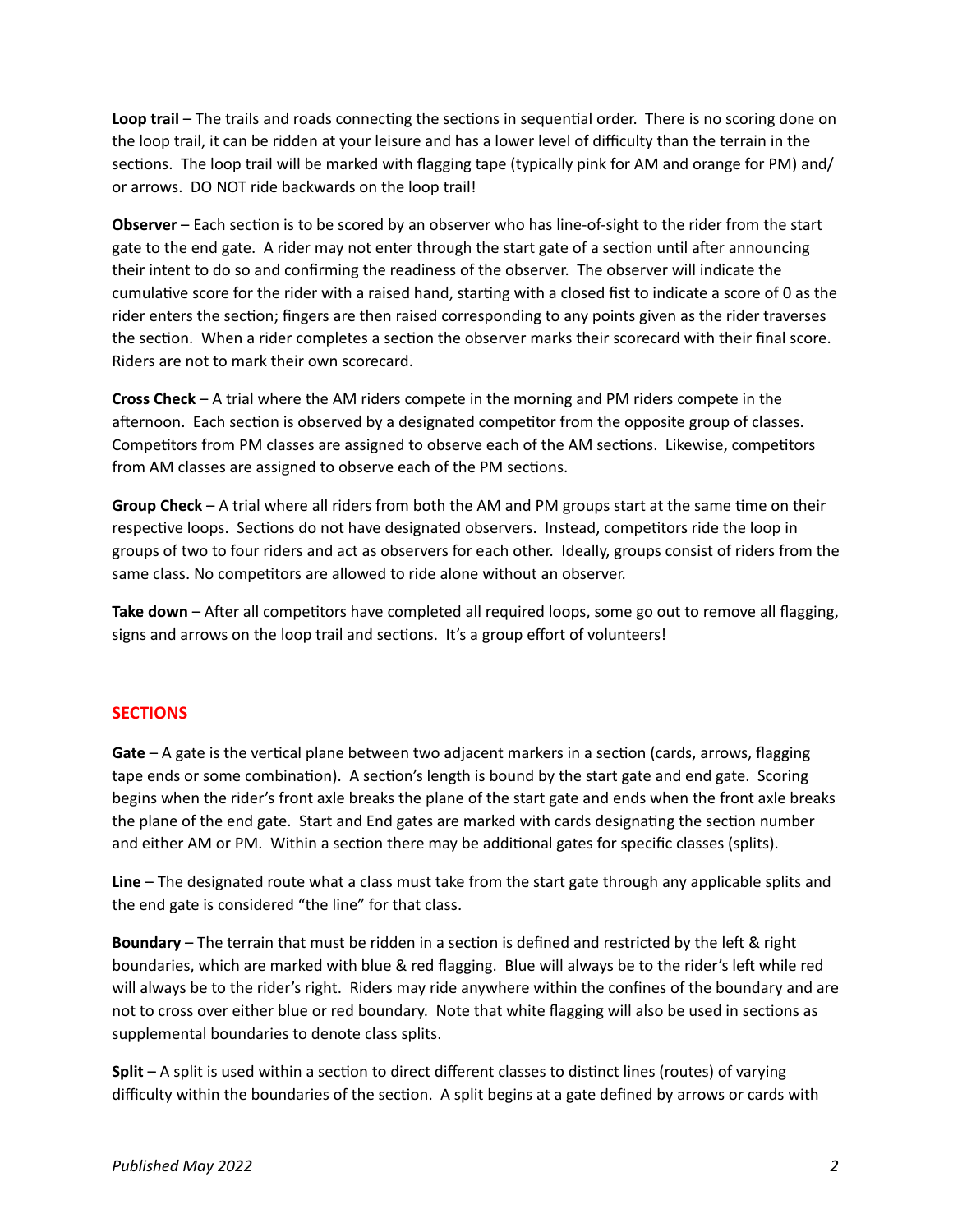class names printed on them and white flagging is used to define the new left or right boundary associated with the class split. Riders are not to cross over the white boundary. The arrow points to the side of the white flagging that the designated class must ride. Classes not specifically called out on any arrows or cards default to riding the line of the next lower class in their group, e.g. Intermediate A will ride the Intermediate B line unless a split is marked with an Intermediate A card and Expert Support will ride the Advanced line unless a split is marked with an Expert Support card. Riding through a gate designated for anything other than your class is a failure.

## **SCORING**

**Score** – The greatest of either the total faults (0, 1, 2 or 3) or a failure (5) in a section. There is no 4 in trials scoring. No rider may be given more than 5 points in a single section.

**Scorecard** – Heavy cardstock with spaces to mark point loss for each section. Multiple rows are provided for each section to accommodate scores for each loop. The score is marked by punching out the number corresponding to the point loss: 0, 1, 2, 3 or 5. If the wrong number is punched, this is corrected by punching out all numbers on that row of the scorecard EXCEPT for the correct score. The total of points for all sections across all loops is a rider's final score. The rider with the lowest cumulative score within a class is the class winner. Loss of a scorecard results in the rider being disqualified from the event.

**Fault** – A fault committed within a section results in one point given. Generally referred to as a "dab" or "footing", a fault is any contact between the rider's body (foot, leg, hips, shoulder, arm, head) or motorcycle (excluding the skidplate, footpegs and engine casings) and the ground or an object which provides support. Brushing against an object without gaining support is not considered a fault. Rotation of a foot while dabbing counts as one point. Sliding a foot while dabbing counts as three points. Dabbing with both feet simultaneously counts as two points. The maximum accumulation of faults for a given section is three; anything greater than three faults is recorded as three points.

**Failure** - An error committed within a section resulting in being give five points. There are many actions that result in failure:

1. Backward movement of the motorcycle by rolling, sliding or hopping that exceeds 6 inches (with or without the rider footing).

2. Any displacement of markers due to direct contact with the machine or rider, requiring that they be reset, i.e. breaking or knocking down flagging tape or markers. Touching a marker is not a failure. NOTE: Displaced or broken markers must be replaced in their original location prior to a section being attempted by subsequent riders.

3. The rider dismounts from the machine with both feet on the ground on the same side of or behind the rear wheel.

4. The rider uses their hand to reposition the motorcycle or perform mechanical adjustments to the motorcycle when footing while stationary.

- 5. The rider receives deliberate outside assistance.
- 6. The rider changes the condition of a section.

7. The rider begins a section attempt without the observer's acknowledgment.

8. The engine stops (dead engine) while footing or while any other part of the motorcycle, except for the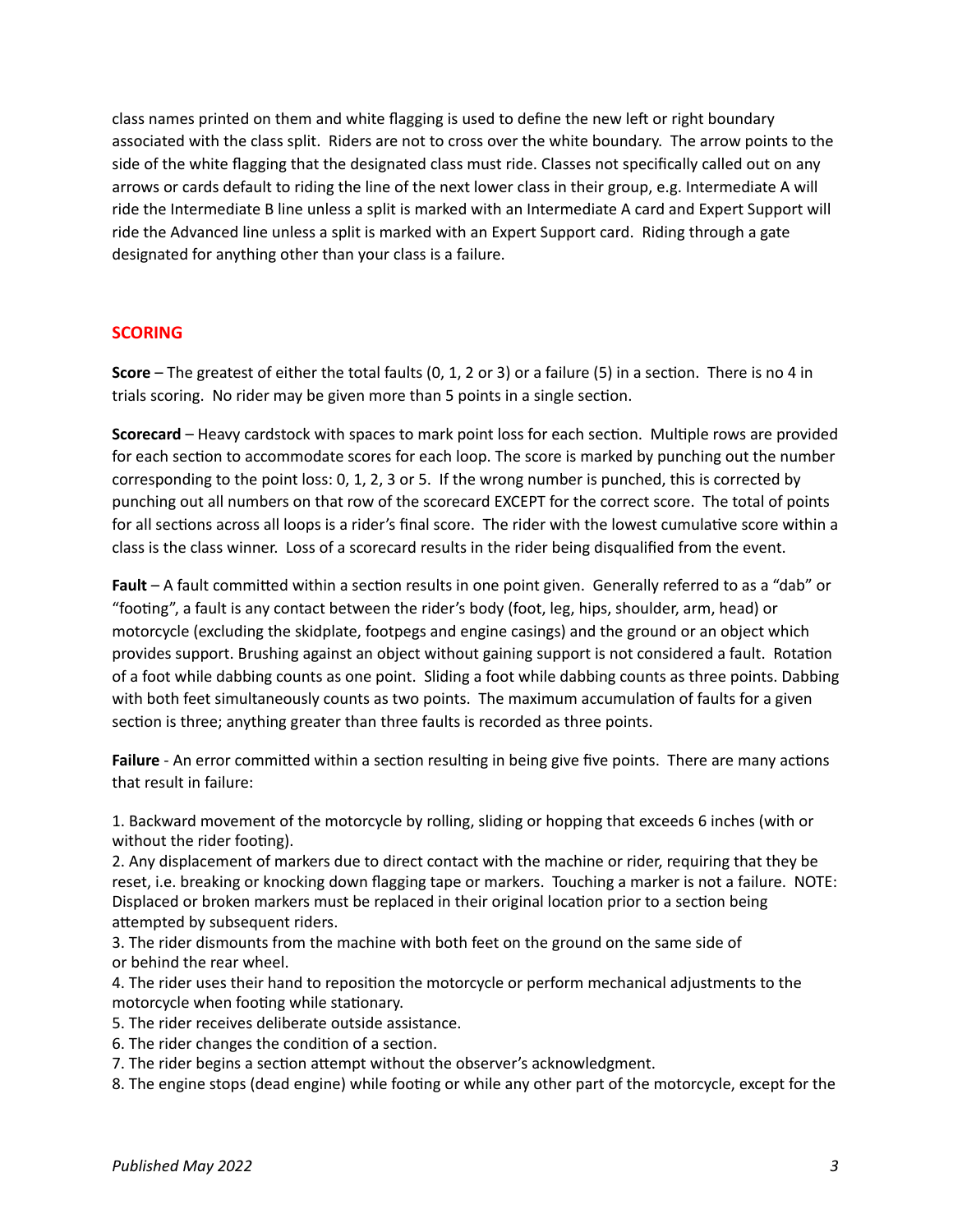tires, is used for support, without forward motion.

9. The handlebar touches the ground and the motorcycle is more than 45-degrees from vertical.

10. The motorcycle is ridden in a complete circle, crossing both its own tracks with both wheels.

11. The rider fails to pass through all the gates for their class. (Missed start gate, split or end gate)

12. The rear wheel precedes the front wheel when passing through a gate.

13. The rider passes, in either direction, through a gate of another class - that is, breaking the plane of a gate. It is a failure whether the missed gate is for an easier or harder line.

14. Either tire passes on the out-of-bounds side of the section boundary with the tire on the ground. In the case of running over boundary tape, for a failure to occur, there must be ground visible between the tape and the tire must be on the ground on the out-of-bounds side of the

tape. It is permitted to float one wheel over a marker, but not both tires. Jumping the motorcycle over a boundary is a failure.

15. The front axle does not pass through the start, end gates and all other gates for the class. The front axle is only allowed to pass between the start gates once.

**Clean** – Completion of a section with no faults or failures.

**Re-ride** – If a rider is obstructed by a competitor, observer or spectator while traversing a section the observer may award the opportunity to re-ride the section. The rider's score will be the total of all faults recorded prior to obstruction on the first ride and all faults or failure after the point of obstruction on the re-ride.

**Penalty** – Additional point loss added to a rider's score. The following result in accrual of penalty points:

1. Choosing to not attempt riding a section. A rider may report to the observer and receive a score of 5 points for that section.

2. Missed sections results in a penalty of 5 points per section. Any sections not punched on the scorecard are considered to be missed sections.

3. Blank or unmarked spaces on the scorecards exceeding 10% of total number of sections for the trial renders a rider as a non-finisher (DNF).

4. Riding any section more than once per loop will result in a penalty of 5 points in addition to their first attempt score. \*At the marshal's discretion, this rule can be flexed if time or weather are affecting the outcome of the event.

5. Practice in any of the sections before or during the event will result in a penalty of 5 points per section.

**Tied scores -** In case of ties, including penalties, the rider with the lowest number of points excluding penalties will win. If still tied, the competitor with the most cleans, then ones, twos or threes will win. If still tied, then the rider with the longest string of sequential cleans, ones, twos or threes will be used. If still tied, then the rider with the fastest overall time will win. In the case of a tie of overall season points at the end of the series, the rider with the lowest overall score on observation at those events where the riders competed against each other will win. If still tied, the total number of cleans, ones, etc. at the first event of the series where the riders competed against each other will be used. If the riders did not ride the same events and are tied, then the rider in the event with the largest number of class entries, meaning he or she beat more competitors, will win.